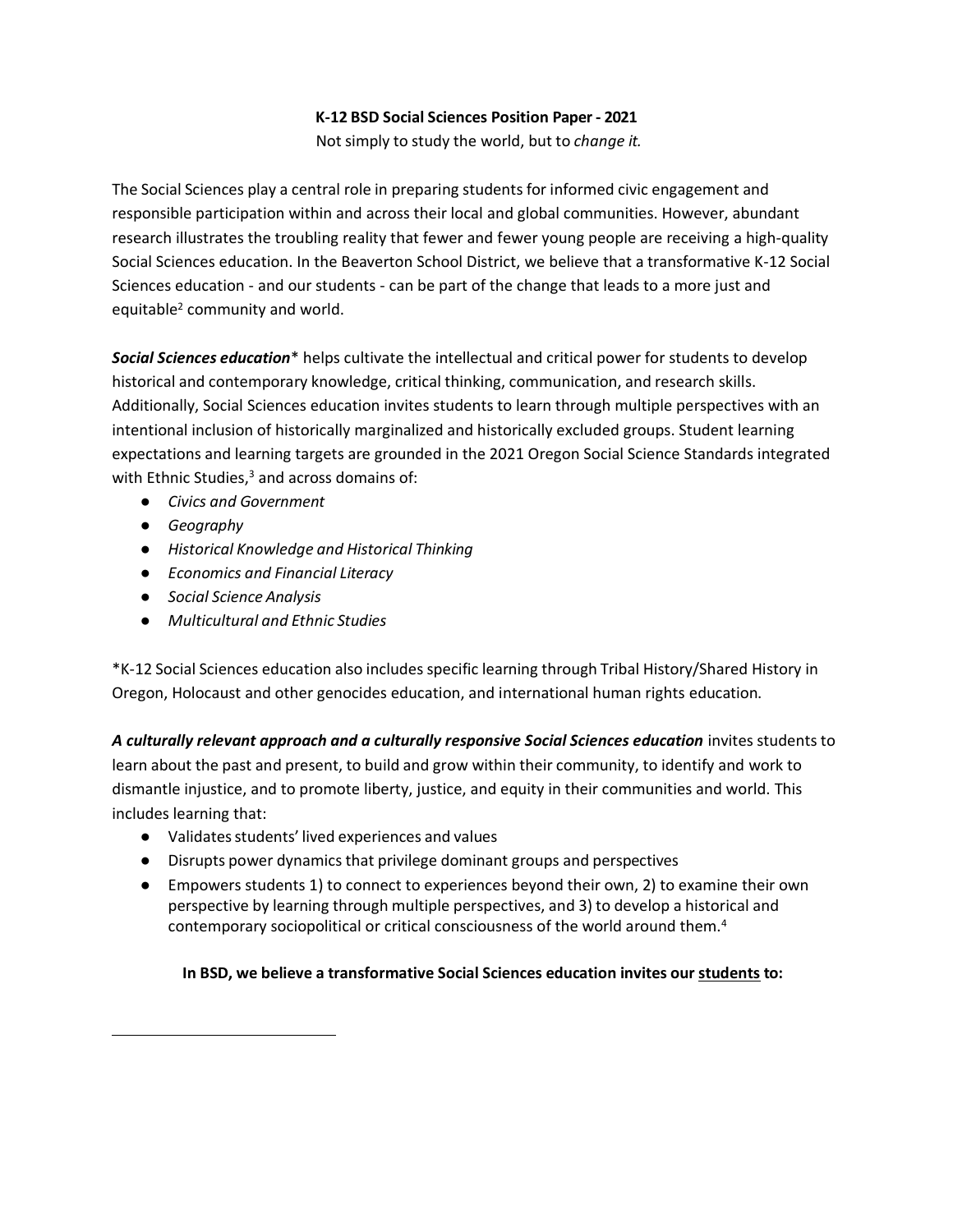### *Students explore one's self, community, nation, and world***.**

From the first days of Kindergarten, a transformative Social Sciences education meaningfully and inclusively invites students to explore their own identity and self, school and family, neighborhood and community, local and regional history, state and national history, and world history.

### *Students believe, belong, and thrive in an inclusive learning community.*

A transformative Social Sciences education honors all viewpoints to the extent that they do not promote hate or bias,<sup>5</sup> racism, objectification or exploitation, or discrimination.

● Social Science classes must be inclusive, dynamic, and affirming places where all students and staff of all backgrounds, cultures, and abilities feel welcomed, valued, challenged, seen and heard.

## *Students practice civic engagement by exploring historical and current events and issues from multiple perspectives.*

A transformative Social Sciences education seeks to identify, explore, and analyze civic virtues (including respect for individual rights, community rights, democratic participation, diversity, equity, justice, freedom, liberty, and deliberation). Additionally, Social Sciences education addresses the complex nature of systemic oppression in the pursuit of a better world both now and in the future. Ultimately, Social Sciences education can help secure *and* enhance our dynamic and evolving democracy.

# *Students acknowledge and learn through the histories, contributions, resilience and resistance, and perspectives of many racial, ethnic, and social groups.*

A transformative Social Sciences education includes learning through and from multiple perspectives with an intentional inclusion of historically marginalized and historically excluded groups. This includes learning from multiple racial, ethnic, and social groups, including intersecting groups; tribal nations, and religious groups. Further, this includes but is not limited to individuals who are:

● American Indian/Alaska Native/Native Hawaiian, or Americans of African, Asian, Pacific Island, Chicanx, Latinx, or Middle Eastern descent; individuals from all religious backgrounds; and individuals from historically marginalized groups including but not limited to women, people with disabilities, immigrants, refugees, seniors/elders, and individuals who are lesbian, gay, bisexual, transgender, queer/questioning.

### *Students develop into critical consumers, producers of knowledge, and future leaders.* A

transformative Social Sciences education recognizes and analyzes issues of historical and contemporary significance, as well as issues of local and societal significance. This includes asking critical questions and developing research investigations, separating evidence-based claims from opinions, and evaluating the usefulness and degree of reliability of different historical and current sources.